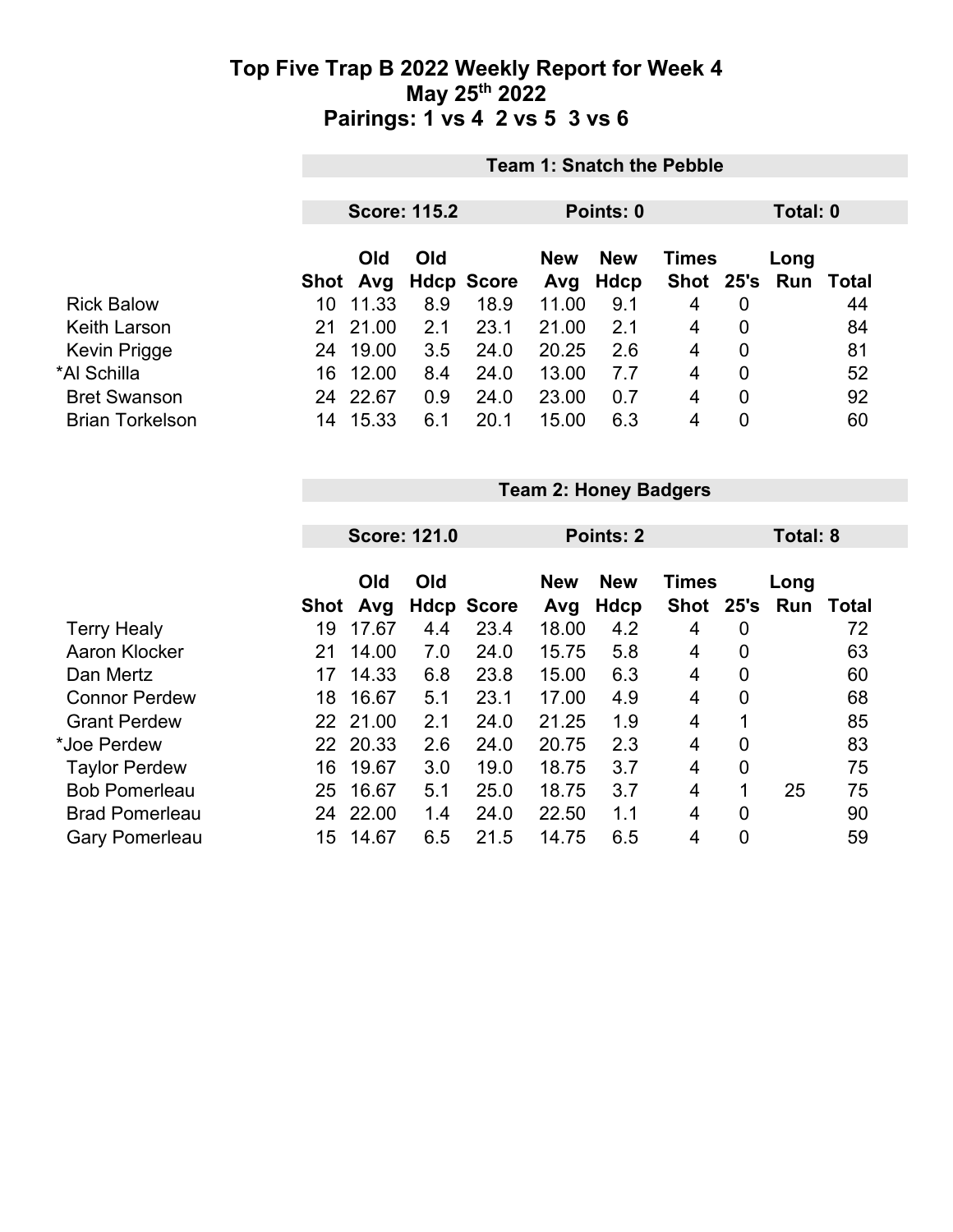|                         |    | <b>Team 3: Loss Leaders</b> |                    |                   |                   |                    |              |          |                             |    |  |
|-------------------------|----|-----------------------------|--------------------|-------------------|-------------------|--------------------|--------------|----------|-----------------------------|----|--|
|                         |    |                             | <b>Score: 92.2</b> |                   |                   | Points: 0          |              | Total: 4 |                             |    |  |
|                         |    | <b>Old</b><br>Shot Avg      | Old                | <b>Hdcp Score</b> | <b>New</b><br>Avg | <b>New</b><br>Hdcp | <b>Times</b> |          | Long<br>Shot 25's Run Total |    |  |
| Dean Larson             |    | 15.33                       | 6.1                |                   | 15.33             | 6.1                | 3            | 0        |                             | 46 |  |
| <b>Anthony Marshall</b> | 14 | 19.67                       | 3.0                | 17.0              | 18.25             | 4.0                | 4            | 0        |                             | 73 |  |
| Lauren McMillan         |    | 21.67                       | 1.6                |                   | 21.67             | 1.6                | 3            | 0        |                             | 65 |  |
| Michael McMillan        |    | 20 22.33                    | 1.2                | 21.2              | 21.75             | 1.6                | 4            | 0        |                             | 87 |  |
| *Scott McMillan         |    | 19.33                       | 3.3                |                   | 19.33             | 3.3                | 3            | 0        |                             | 58 |  |
| Jared Zolik             | 23 | 20.00                       | 2.8                | 24.0              | 20.75             | 2.3                | 4            | 0        |                             | 83 |  |

|                    |     |            | <b>Score: 118.3</b> |                   | Total: 3<br>Points: 2 |                                   |   |   |                             |    |
|--------------------|-----|------------|---------------------|-------------------|-----------------------|-----------------------------------|---|---|-----------------------------|----|
|                    |     | Old<br>Old |                     |                   |                       | <b>New</b><br>Times<br><b>New</b> |   |   |                             |    |
|                    |     | Shot Avg   |                     | <b>Hdcp Score</b> | Avg                   | Hdcp                              |   |   | Long<br>Shot 25's Run Total |    |
| Dave Dave          | 22. | 20.67      | 2.3                 | 24.0              | 21.00                 | 2.1                               | 4 | 0 |                             | 84 |
| <b>Fred Fred</b>   | 17  | 15.00      | 6.3                 | 23.3              | 15.50                 | 6.0                               | 4 | 0 |                             | 62 |
| Jerry Freese       | 22  | 19.00      | 3.5                 | 24.0              | 19.75                 | 3.0                               | 4 | 0 |                             | 79 |
| *Gary Gary         | 24  | 22.67      | 0.9                 | 24.0              | 23.00                 | 0.7                               | 4 | 0 |                             | 92 |
| Jeremy Jeremy      | 18  | 24.00      | 0.0                 | 18.0              | 22.50                 | 1.1                               | 4 | 1 |                             | 90 |
| <b>Terry Terry</b> | 23  | 24.00      | 0.0                 | 23.0              | 23.75                 | 0.2                               | 4 | 0 |                             | 95 |

**Team 4: Fred's Shoe Repair**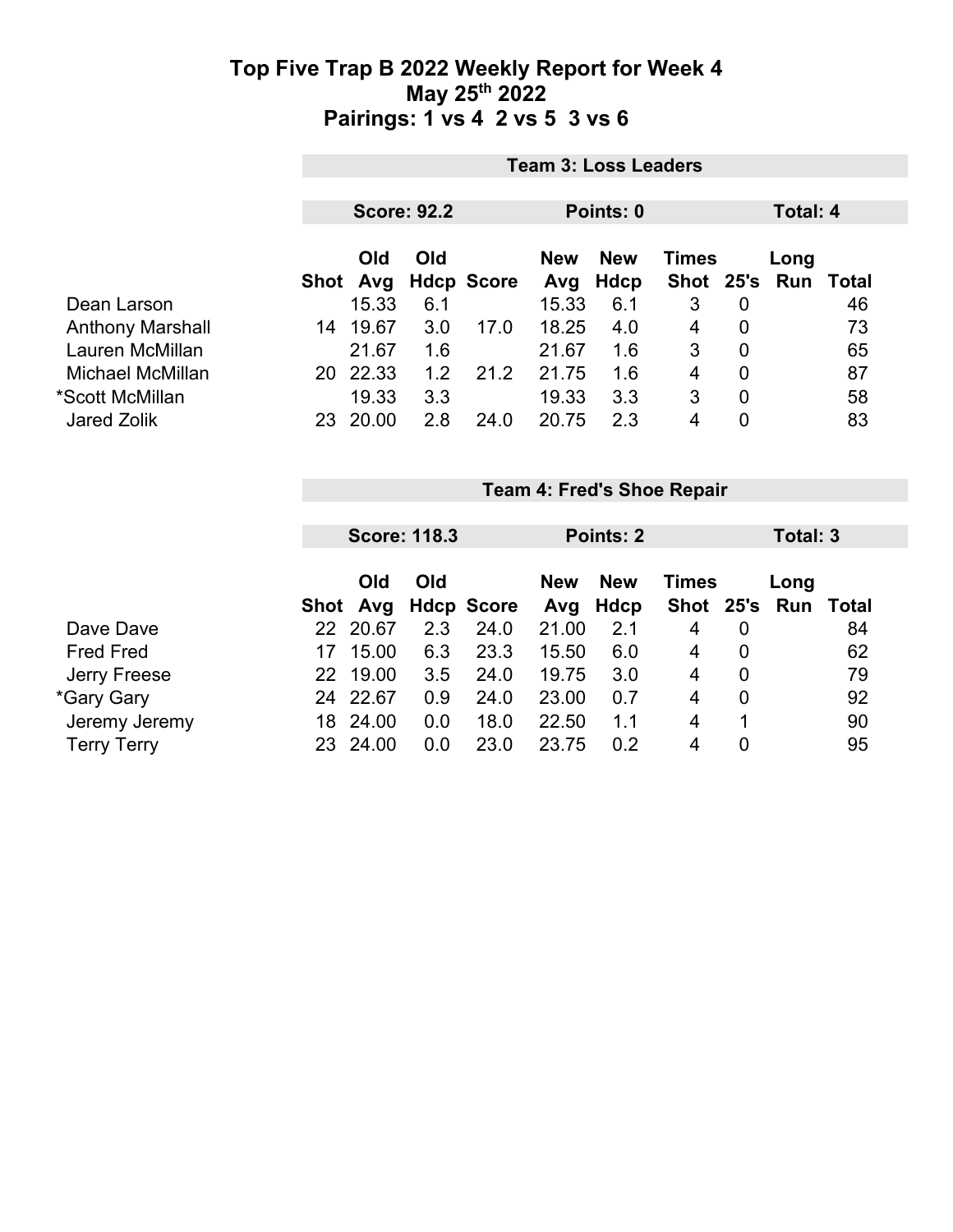|                        | <b>Team 5: Mallards</b>          |          |     |                   |            |      |                      |                |                  |    |  |  |
|------------------------|----------------------------------|----------|-----|-------------------|------------|------|----------------------|----------------|------------------|----|--|--|
|                        | <b>Score: 120.4</b><br>Points: 0 |          |     |                   |            |      |                      |                | Total: 5         |    |  |  |
|                        |                                  |          |     |                   |            |      |                      |                |                  |    |  |  |
|                        | Old<br>Old                       |          |     | <b>New</b>        | <b>New</b> |      | <b>Times</b><br>Long |                |                  |    |  |  |
|                        | Shot                             | Avg      |     | <b>Hdcp Score</b> | Avg        | Hdcp | Shot 25's            |                | <b>Run Total</b> |    |  |  |
| Nick Corniea           | 22                               | 20.67    | 2.3 | 24.0              | 21.00      | 2.1  | 4                    | 0              |                  | 84 |  |  |
| <b>Todd Corniea</b>    | 24                               | 23.00    | 0.7 | 24.0              | 23.25      | 0.5  | 4                    | $\overline{0}$ |                  | 93 |  |  |
| Dennis Gertgen         |                                  | 25 21.00 | 2.1 | 25.0              | 22.00      | 1.4  | 4                    | 1              | 25               | 88 |  |  |
| Dan LeBeda             | 21                               | 18.67    | 3.7 | 24.0              | 19.25      | 3.3  | 4                    | 0              |                  | 77 |  |  |
| <b>Stuart Nordbury</b> | 19                               | 22.67    | 0.9 | 19.9              | 21.75      | 1.6  | 4                    | 1              |                  | 87 |  |  |
| <b>Steve Norenberg</b> | 16                               | 16.00    | 5.6 | 21.6              | 16.00      | 5.6  | 4                    | 0              |                  | 64 |  |  |
| <b>David Parker</b>    | 21                               | 21.33    | 1.9 | 22.9              | 21.25      | 1.9  | 4                    | 0              |                  | 85 |  |  |
| Jon Schmidt            | 15                               | 12.00    | 8.4 | 23.4              | 12.75      | 7.9  | 4                    | 0              |                  | 51 |  |  |

**Team 6: Firing Blanks**

|                           |                 | <b>Score: 115.8</b> |      |                   |                   | Points: 2          |                      |      | Total: 4    |       |  |
|---------------------------|-----------------|---------------------|------|-------------------|-------------------|--------------------|----------------------|------|-------------|-------|--|
|                           | Shot            | Old<br>Avg          | Old  | <b>Hdcp Score</b> | <b>New</b><br>Avg | <b>New</b><br>Hdcp | <b>Times</b><br>Shot | 25's | Long<br>Run | Total |  |
| Joe Drinka                | 16              | 16.67               | 5.1  | 21.1              | 16.50             | 5.3                | 4                    | 0    |             | 66    |  |
| <b>William Hildebrand</b> | 17              | 13.33               | 7.5  | 24.0              | 14.25             | 6.8                | 4                    | 0    |             | 57    |  |
| <b>Brianna Klein</b>      | 15              | 13.00               | 7.7  | 22.7              | 13.50             | 7.4                | 4                    | 0    |             | 54    |  |
| Ron Lagace                | 12 <sup>°</sup> | 14.00               | 7.0  | 19.0              | 13.50             | 7.4                | 4                    | 0    |             | 54    |  |
| <b>Tyler Paskey</b>       | 16              | 20.33               | 2.6  | 18.6              | 19.25             | 3.3                | 4                    | 0    |             | 77    |  |
| *Brian Pevito             | 24              | 21.00               | 2.1  | 24.0              | 21.75             | 1.6                | 4                    | 0    |             | 87    |  |
| Lynn Pevito               | 9               | 9.33                | 10.3 | 19.3              | 9.25              | 10.3               | 4                    | 0    |             | 37    |  |
| <b>Ryan Simon</b>         | 22              | 14.67               | 6.5  | 24.0              | 16.50             | 5.3                | 4                    | 0    |             | 66    |  |
| <b>Tom Simon</b>          | 16              | 18.33               | 4.0  | 20.0              | 17.75             | 4.4                | 4                    | 0    |             | 71    |  |
| Ryan Vanderlau            |                 | 17.00               | 4.9  |                   | 17.00             | 4.9                | 3                    | 0    |             | 51    |  |

| Super Shooters: Bob Pomerleau |                | 25 |
|-------------------------------|----------------|----|
|                               | Dennis Gertgen | 25 |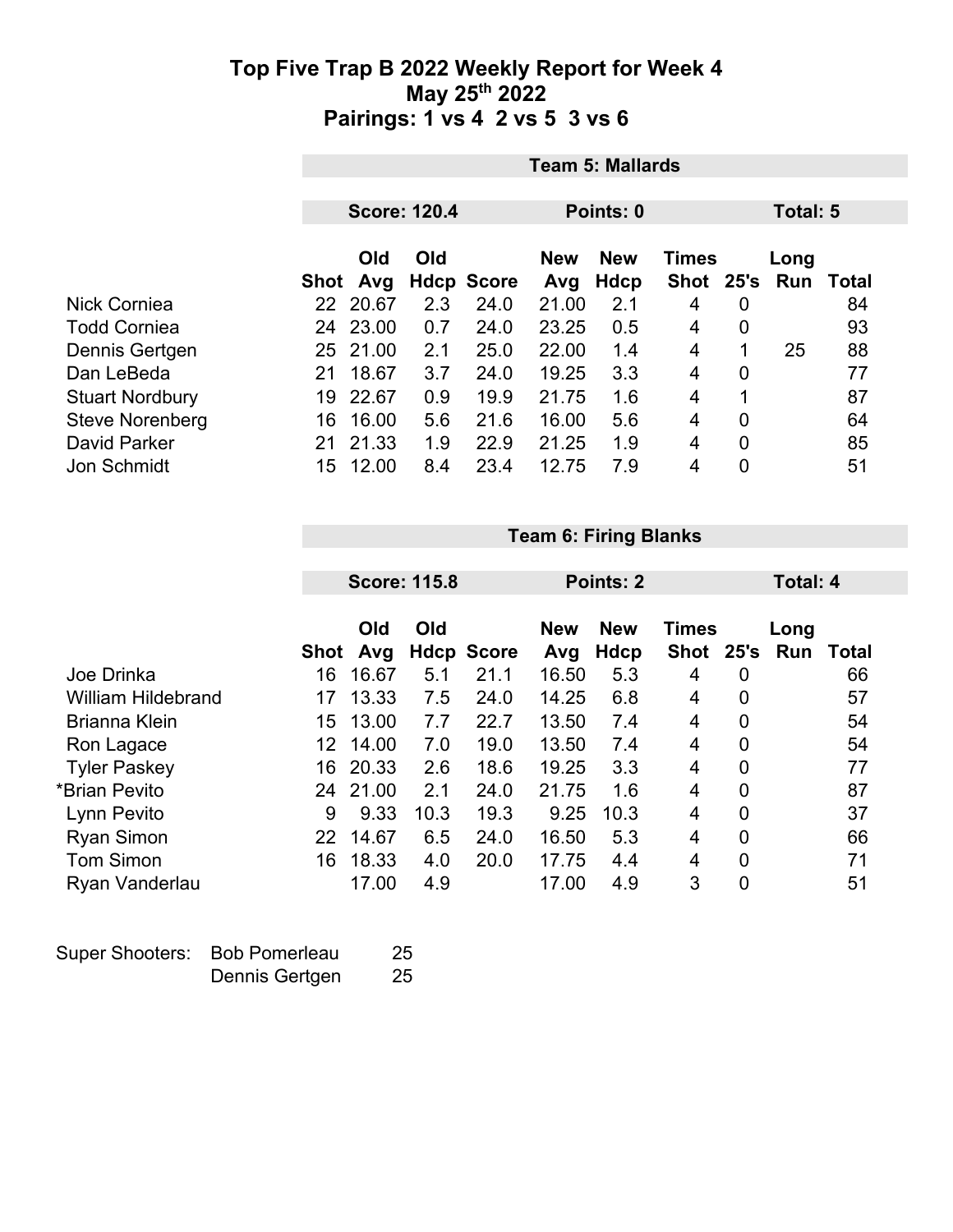# **Top Five Trap B 2022 Team Standings through week 4**

| Team 2 | <b>Honey Badgers</b>      | 8.0 |
|--------|---------------------------|-----|
| Team 5 | <b>Mallards</b>           | 5.0 |
| Team 6 | <b>Firing Blanks</b>      | 4.0 |
| Team 3 | <b>Loss Leaders</b>       | 4.0 |
| Team 4 | <b>Fred's Shoe Repair</b> | 3.0 |
| Team 1 | <b>Snatch the Pebble</b>  | 0.0 |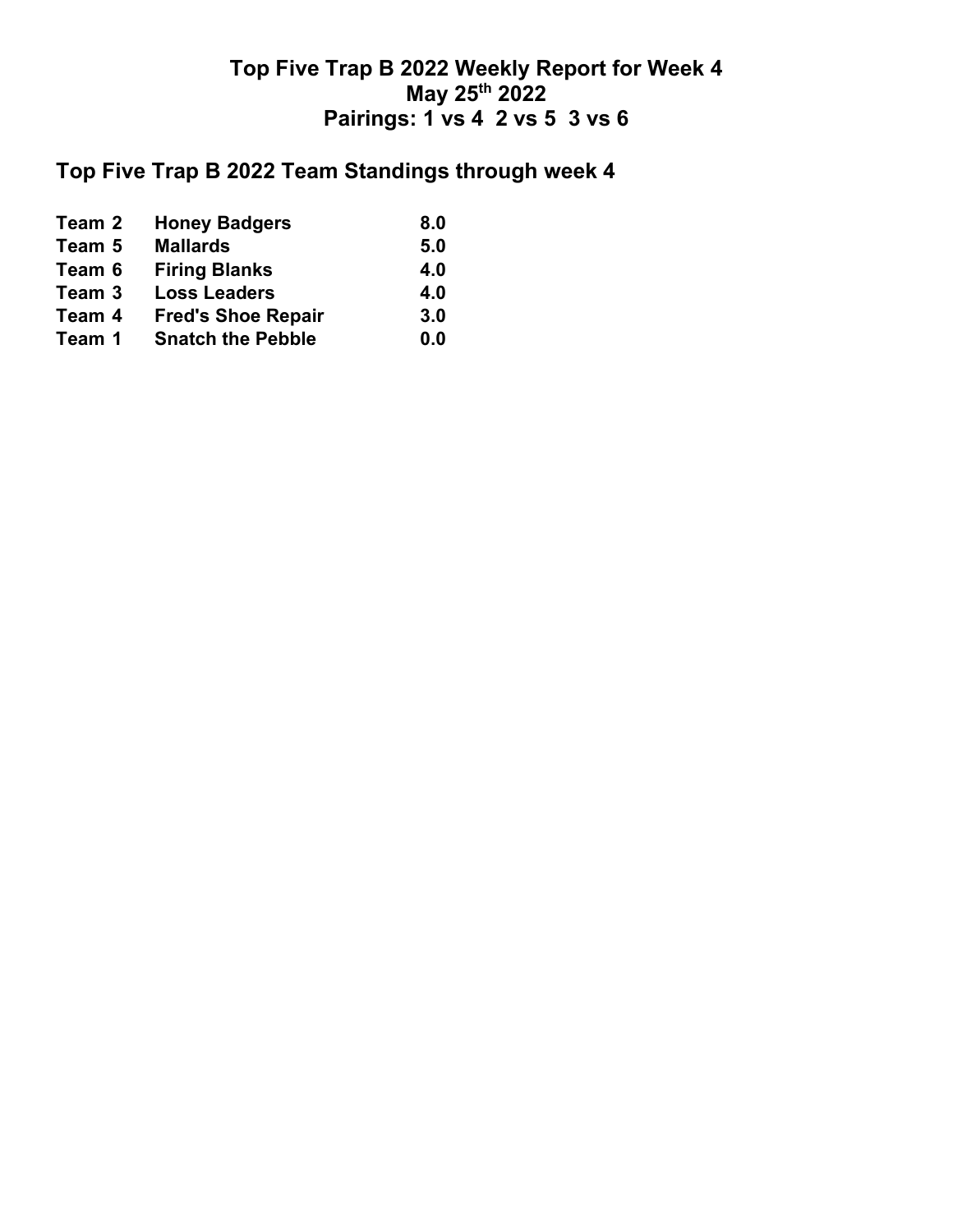# **Top Five Trap B 2022 Total Target Leaders Through Week 4**

| Shooter                   | Total | Avg   |                | Rounds Straights Team |                           |
|---------------------------|-------|-------|----------------|-----------------------|---------------------------|
| <b>Terry Terry</b>        | 95    | 23.75 | 4              | 0                     | <b>Fred's Shoe Repair</b> |
| <b>Todd Corniea</b>       | 93    | 23.25 | 4              | 0                     | <b>Mallards</b>           |
| <b>Gary Gary</b>          | 92    | 23.00 | 4              | 0                     | <b>Fred's Shoe Repair</b> |
| <b>Bret Swanson</b>       | 92    | 23.00 | 4              | 0                     | <b>Snatch the Pebble</b>  |
| <b>Brad Pomerleau</b>     | 90    | 22.50 | 4              | 0                     | <b>Honey Badgers</b>      |
| Jeremy Jeremy             | 90    | 22.50 | 4              | 1                     | <b>Fred's Shoe Repair</b> |
| Dennis Gertgen            | 88    | 22.00 | $\overline{4}$ | 1                     | <b>Mallards</b>           |
| <b>Michael McMillan</b>   | 87    | 21.75 | 4              | 0                     | <b>Loss Leaders</b>       |
| <b>Stuart Nordbury</b>    | 87    | 21.75 | 4              | 1                     | <b>Mallards</b>           |
| <b>Brian Pevito</b>       | 87    | 21.75 | 4              | 0                     | <b>Firing Blanks</b>      |
| <b>Grant Perdew</b>       | 85    | 21.25 | 4              | 1                     | <b>Honey Badgers</b>      |
| <b>David Parker</b>       | 85    | 21.25 | 4              | 0                     | <b>Mallards</b>           |
| Dave Dave                 | 84    | 21.00 | 4              | 0                     | <b>Fred's Shoe Repair</b> |
| <b>Keith Larson</b>       | 84    | 21.00 | 4              | 0                     | <b>Snatch the Pebble</b>  |
| <b>Nick Corniea</b>       | 84    | 21.00 | 4              | 0                     | <b>Mallards</b>           |
| Joe Perdew                | 83    | 20.75 | 4              | 0                     | <b>Honey Badgers</b>      |
| <b>Jared Zolik</b>        | 83    | 20.75 | 4              | 0                     | <b>Loss Leaders</b>       |
| <b>Kevin Prigge</b>       | 81    | 20.25 | 4              | 0                     | <b>Snatch the Pebble</b>  |
| <b>Jerry Freese</b>       | 79    | 19.75 | 4              | 0                     | <b>Fred's Shoe Repair</b> |
| <b>Tyler Paskey</b>       | 77    | 19.25 | 4              | 0                     | <b>Firing Blanks</b>      |
| Dan LeBeda                | 77    | 19.25 | 4              | 0                     | <b>Mallards</b>           |
| <b>Bob Pomerleau</b>      | 75    | 18.75 | 4              | 1                     | <b>Honey Badgers</b>      |
| <b>Taylor Perdew</b>      | 75    | 18.75 | 4              | 0                     | <b>Honey Badgers</b>      |
| <b>Anthony Marshall</b>   | 73    | 18.25 | 4              | 0                     | Loss Leaders              |
| <b>Terry Healy</b>        | 72    | 18.00 | 4              | 0                     | <b>Honey Badgers</b>      |
| <b>Tom Simon</b>          | 71    | 17.75 | 4              | 0                     | <b>Firing Blanks</b>      |
| <b>Connor Perdew</b>      | 68    | 17.00 | 4              | 0                     | <b>Honey Badgers</b>      |
| Joe Drinka                | 66    | 16.50 | 4              | 0                     | <b>Firing Blanks</b>      |
| <b>Ryan Simon</b>         | 66    | 16.50 | 4              | 0                     | <b>Firing Blanks</b>      |
| Lauren McMillan           | 65    | 21.67 | 3              | 0                     | <b>Loss Leaders</b>       |
| <b>Steve Norenberg</b>    | 64    | 16.00 | 4              | 0                     | <b>Mallards</b>           |
| <b>Aaron Klocker</b>      | 63    | 15.75 | 4              | 0                     | <b>Honey Badgers</b>      |
| <b>Fred Fred</b>          | 62    | 15.50 | 4              | 0                     | <b>Fred's Shoe Repair</b> |
| <b>Brian Torkelson</b>    | 60    | 15.00 | 4              | 0                     | <b>Snatch the Pebble</b>  |
| Dan Mertz                 | 60    | 15.00 | 4              | 0                     | <b>Honey Badgers</b>      |
| <b>Gary Pomerleau</b>     | 59    | 14.75 | 4              | 0                     | <b>Honey Badgers</b>      |
| <b>Scott McMillan</b>     | 58    | 19.33 | 3              | 0                     | <b>Loss Leaders</b>       |
| <b>William Hildebrand</b> | 57    | 14.25 | 4              | 0                     | <b>Firing Blanks</b>      |